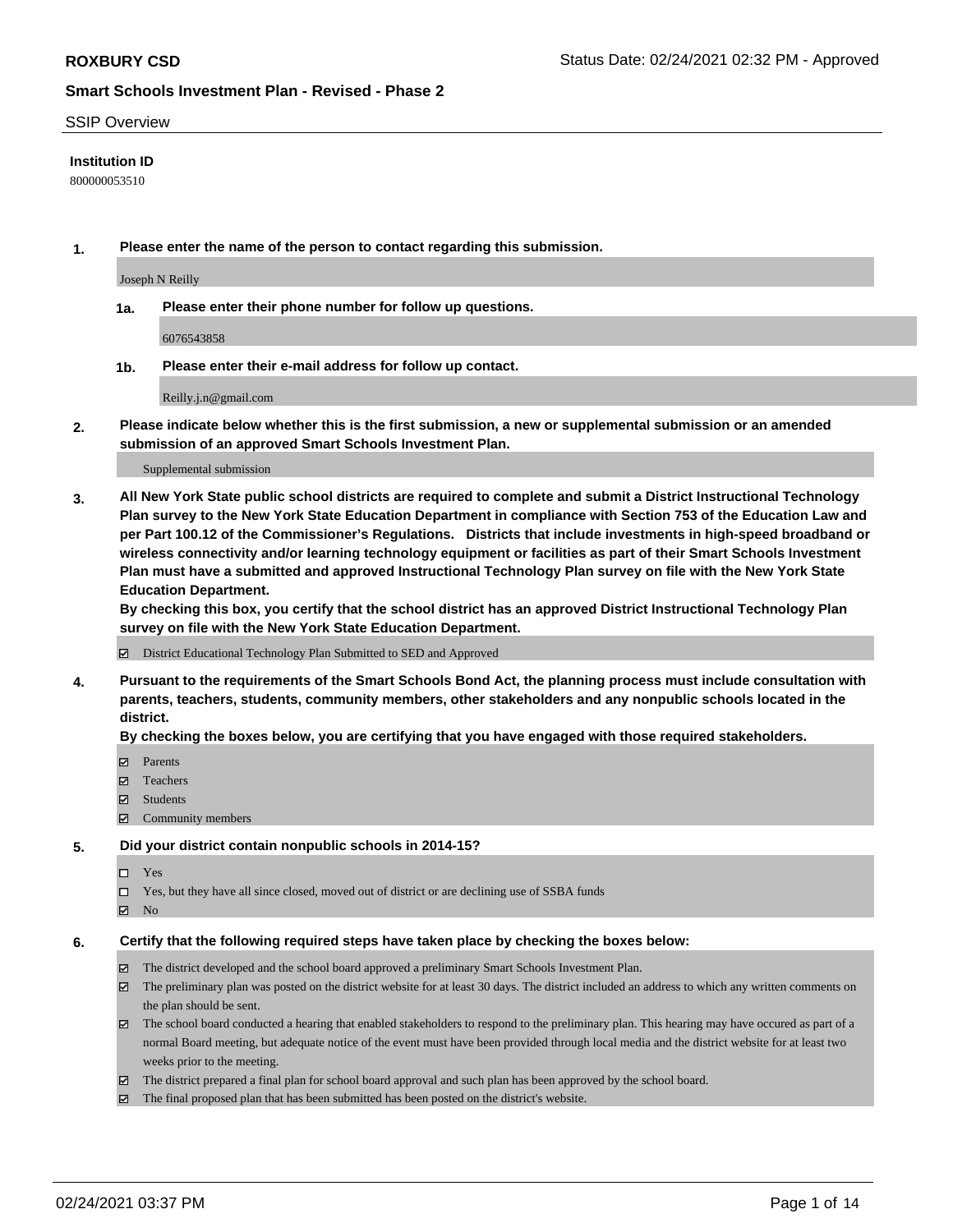SSIP Overview

**6a. Please upload the proposed Smart Schools Investment Plan (SSIP) that was posted on the district's website, along with any supporting materials. Note that this should be different than your recently submitted Educational Technology Survey. The Final SSIP, as approved by the School Board, should also be posted on the website and remain there during the course of the projects contained therein.**

RCSSmartBondMay2020.pdf

**6b. Enter the webpage address where the final Smart Schools Investment Plan is posted. The Plan should remain posted for the life of the included projects.**

https://filecabinet4.eschoolview.com/229BBA82-4747-41F7-B413-48BB1D28E9C2/RCSSmartBondMay2020.pdf

**7. Please enter an estimate of the total number of students and staff that will benefit from this Smart Schools Investment Plan based on the cumulative projects submitted to date.**

310

**8. An LEA/School District may partner with one or more other LEA/School Districts to form a consortium to pool Smart Schools Bond Act funds for a project that meets all other Smart School Bond Act requirements. Each school district participating in the consortium will need to file an approved Smart Schools Investment Plan for the project and submit a signed Memorandum of Understanding that sets forth the details of the consortium including the roles of each respective district.**

 $\Box$  The district plans to participate in a consortium to partner with other school district(s) to implement a Smart Schools project.

### **9. Please enter the name and 6-digit SED Code for each LEA/School District participating in the Consortium.**

| Partner LEA/District | <b>ISED BEDS Code</b> |
|----------------------|-----------------------|
| (No Response)        | (No Response)         |

### **10. Please upload a signed Memorandum of Understanding with all of the participating Consortium partners.**

(No Response)

**11. Your district's Smart Schools Bond Act Allocation is:**

\$310,268

#### **12. Final 2014-15 BEDS Enrollment to calculate Nonpublic Sharing Requirement**

|            | <b>Public Enrollment</b> | Nonpublic Enrollment | <b>Total Enrollment</b> | l Nonpublic Percentage |
|------------|--------------------------|----------------------|-------------------------|------------------------|
| Enrollment | 310                      |                      | 310.00                  | 0.00                   |

**13. This table compares each category budget total, as entered in that category's page, to the total expenditures listed in the category's expenditure table. Any discrepancies between the two must be resolved before submission.**

|                                          | Sub-Allocations | <b>Expenditure Totals</b> | Difference |
|------------------------------------------|-----------------|---------------------------|------------|
| <b>School Connectivity</b>               | 0.00            | 0.00                      | 0.00       |
| Connectivity Projects for<br>Communities | 0.00            | 0.00                      | 0.00       |
| Classroom Technology                     | 73,014.00       | 73,014.00                 | 0.00       |
| Pre-Kindergarten Classrooms              | 0.00            | 0.00                      | 0.00       |
| Replace Transportable<br>Classrooms      | 0.00            | 0.00                      | 0.00       |
| <b>High-Tech Security Features</b>       | 0.00            | 0.00                      | 0.00       |
| Nonpublic Loan                           | 0.00            | 0.00                      | 0.00       |
| Totals:                                  |                 |                           |            |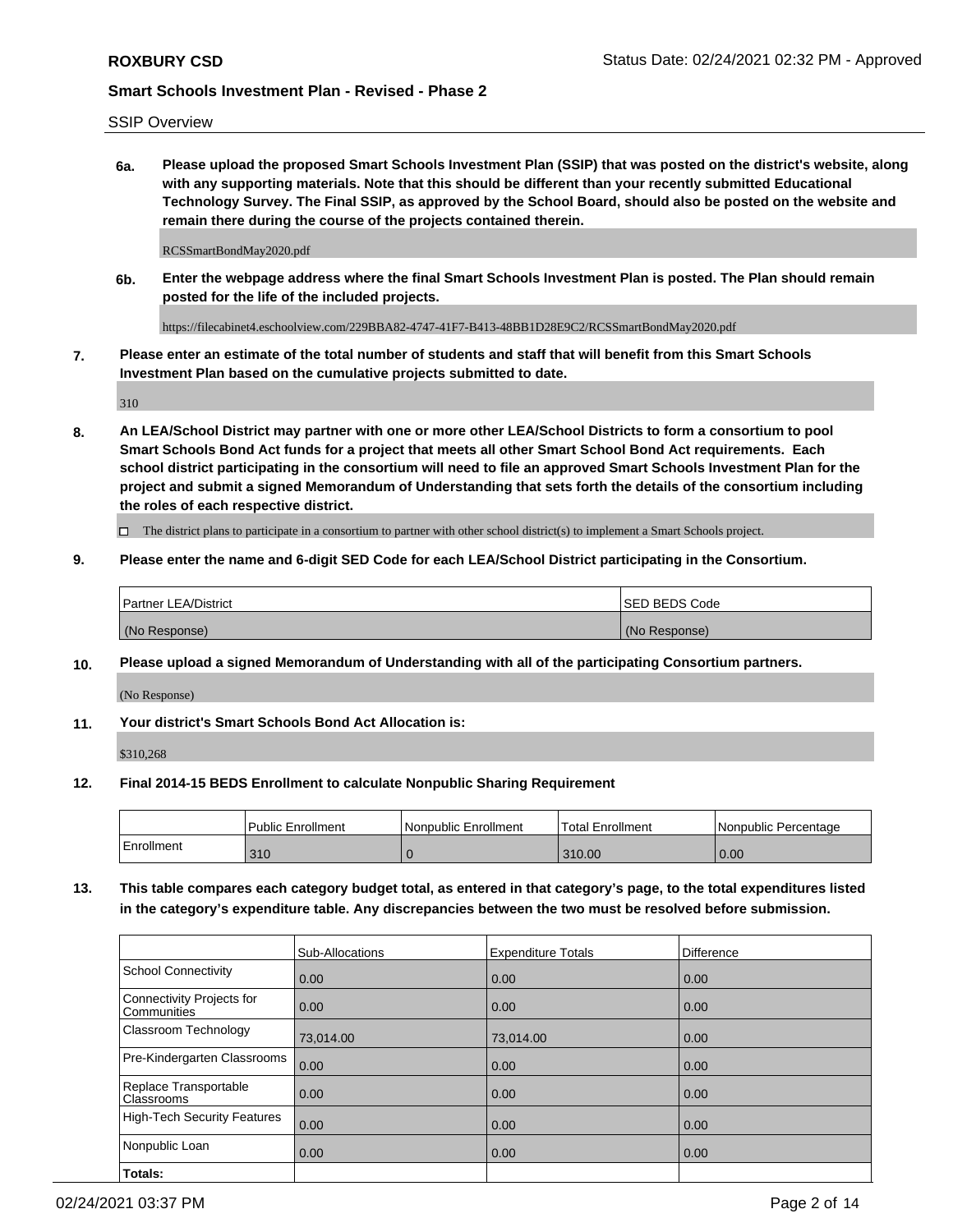SSIP Overview

| <b>Sub-Allocations</b> | Totals<br>l Expenditure | <b>Difference</b> |
|------------------------|-------------------------|-------------------|
| 73,014                 | 73.014                  | 0                 |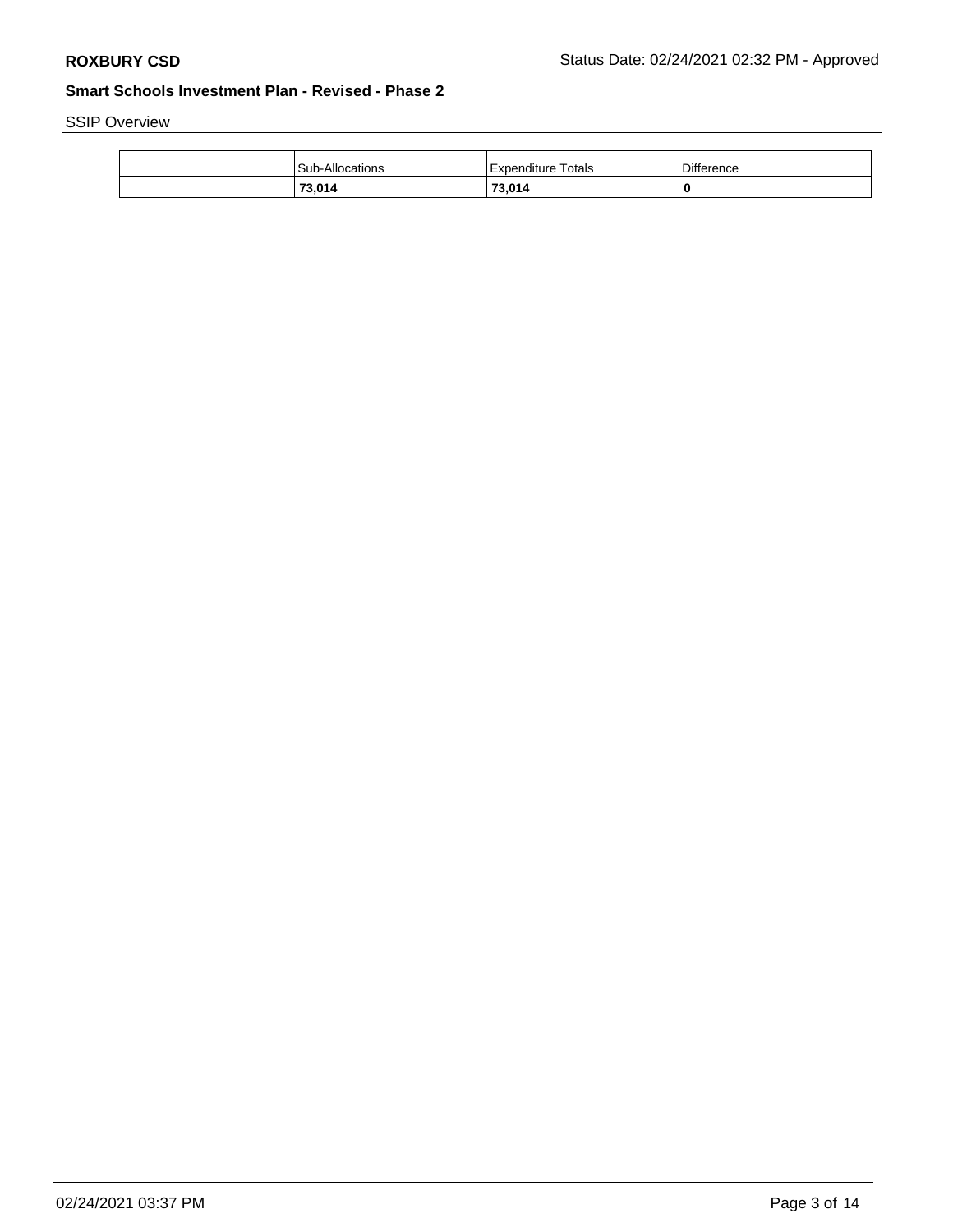School Connectivity

- **1. In order for students and faculty to receive the maximum benefit from the technology made available under the Smart Schools Bond Act, their school buildings must possess sufficient connectivity infrastructure to ensure that devices can be used during the school day. Smart Schools Investment Plans must demonstrate that:**
	- **• sufficient infrastructure that meets the Federal Communications Commission's 100 Mbps per 1,000 students standard currently exists in the buildings where new devices will be deployed, or**
	- **• is a planned use of a portion of Smart Schools Bond Act funds, or**
	- **• is under development through another funding source.**

**Smart Schools Bond Act funds used for technology infrastructure or classroom technology investments must increase the number of school buildings that meet or exceed the minimum speed standard of 100 Mbps per 1,000 students and staff within 12 months. This standard may be met on either a contracted 24/7 firm service or a "burstable" capability. If the standard is met under the burstable criteria, it must be:**

**1. Specifically codified in a service contract with a provider, and**

**2. Guaranteed to be available to all students and devices as needed, particularly during periods of high demand, such as computer-based testing (CBT) periods.**

**Please describe how your district already meets or is planning to meet this standard within 12 months of plan submission.**

(No Response)

**1a. If a district believes that it will be impossible to meet this standard within 12 months, it may apply for a waiver of this requirement, as described on the Smart Schools website. The waiver must be filed and approved by SED prior to submitting this survey.**

 $\Box$  By checking this box, you are certifying that the school district has an approved waiver of this requirement on file with the New York State Education Department.

**2. Connectivity Speed Calculator (Required). If the district currently meets the required speed, enter "Currently Met" in the last box: Expected Date When Required Speed Will be Met.**

|                  | l Number of     | Required Speed | Current Speed in | Expected Speed  | Expected Date                           |
|------------------|-----------------|----------------|------------------|-----------------|-----------------------------------------|
|                  | <b>Students</b> | In Mbps        | l Mbps           | to be Attained  | When Required                           |
|                  |                 |                |                  |                 | l Within 12 Months ISpeed Will be Met l |
| Calculated Speed | (No Response)   | 0.00           | (No Response)    | l (No Response) | l (No Response)                         |

**3. Describe how you intend to use Smart Schools Bond Act funds for high-speed broadband and/or wireless connectivity projects in school buildings.**

(No Response)

**4. Describe the linkage between the district's District Instructional Technology Plan and how the proposed projects will improve teaching and learning. (There should be a link between your response to this question and your responses to Question 1 in Section IV - NYSED Initiatives Alignment: "Explain how the district use of instructional technology will serve as a part of a comprehensive and sustained effort to support rigorous academic standards attainment and performance improvement for students."** 

**Your answer should also align with your answers to the questions in Section II - Strategic Technology Planning and the associated Action Steps in Section III - Action Plan.)**

(No Response)

**5. If the district wishes to have students and staff access the Internet from wireless devices within the school building, or in close proximity to it, it must first ensure that it has a robust Wi-Fi network in place that has sufficient bandwidth to meet user demand.**

**Please describe how you have quantified this demand and how you plan to meet this demand.**

(No Response)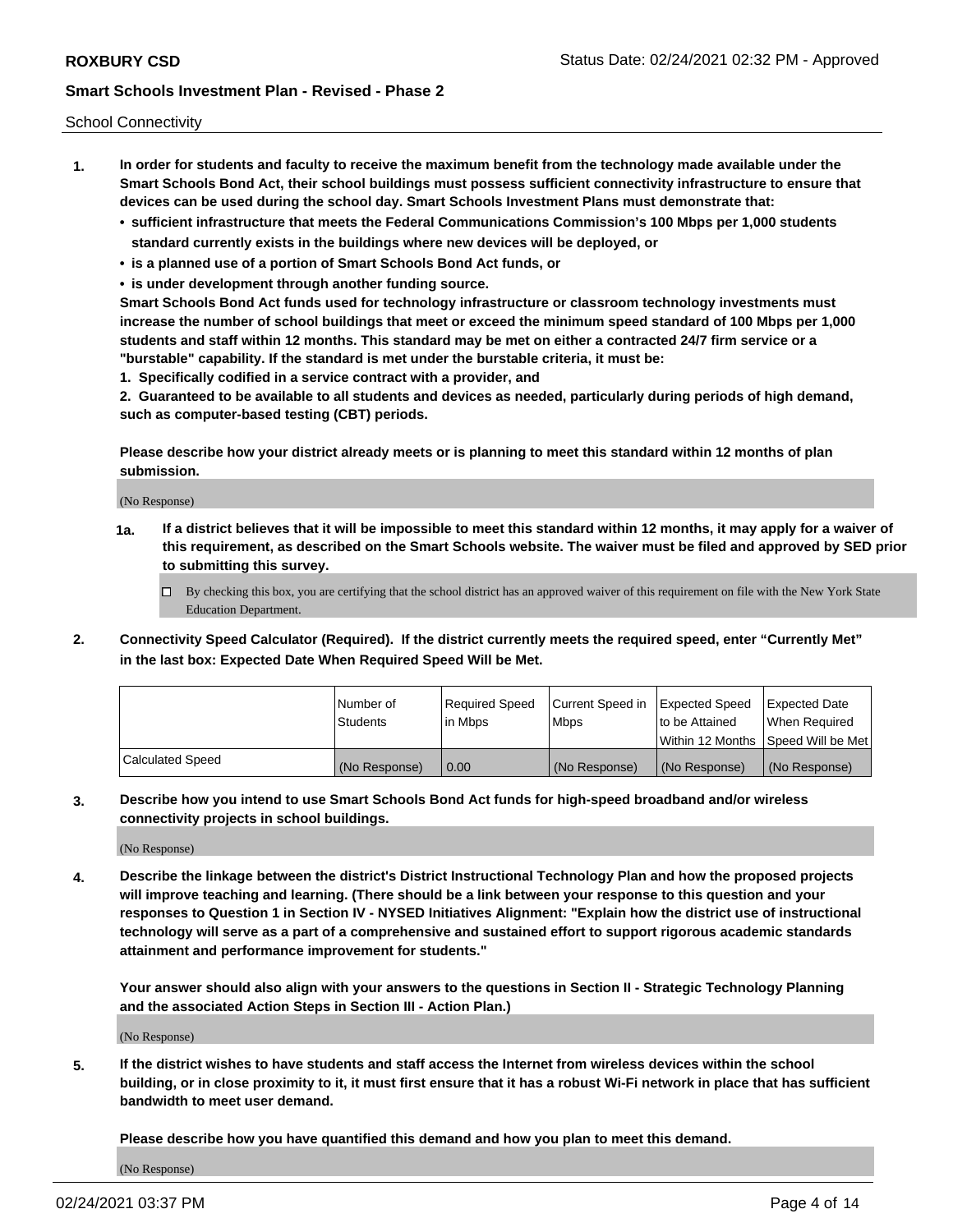School Connectivity

**6. Smart Schools plans with any expenditures in the School Connectivity category require a project number from the Office of Facilities Planning. Districts must submit an SSBA LOI and receive project numbers prior to submitting the SSIP. As indicated on the LOI, some projects may be eligible for a streamlined review and will not require a building permit.**

**Please indicate on a separate row each project number given to you by the Office of Facilities Planning.**

| Project Number |  |
|----------------|--|
| (No Response)  |  |

**7. Certain high-tech security and connectivity infrastructure projects may be eligible for an expedited review process as determined by the Office of Facilities Planning.**

## **Was your project deemed eligible for streamlined review?**

(No Response)

## **8. Include the name and license number of the architect or engineer of record.**

| Name          | License Number |
|---------------|----------------|
| (No Response) | (No Response)  |

### **9. Public Expenditures – Loanable (Counts toward the nonpublic loan calculation)**

| Select the allowable expenditure type.<br>Repeat to add another item under each type. | <b>PUBLIC</b> Items to be<br>l Purchased | Quantity           | Cost Per Item    | <b>Total Cost</b> |
|---------------------------------------------------------------------------------------|------------------------------------------|--------------------|------------------|-------------------|
| (No Response)                                                                         | (No Response)                            | l (No<br>Response) | (No<br>Response) | $\overline{0.00}$ |
|                                                                                       |                                          | O                  | 0.00             |                   |

## **10. Public Expenditures – Non-Loanable (Does not count toward nonpublic loan calculation)**

| Select the allowable expenditure<br>type.<br>Repeat to add another item under<br>each type. | <b>PUBLIC</b> Items to be purchased | Quantity      | Cost per Item | <b>Total Cost</b> |
|---------------------------------------------------------------------------------------------|-------------------------------------|---------------|---------------|-------------------|
| (No Response)                                                                               | (No Response)                       | (No Response) | (No Response) | 0.00              |
|                                                                                             |                                     |               | 0.00          |                   |

#### **11. Final 2014-15 BEDS Enrollment to calculate Nonpublic Sharing Requirement (no changes allowed.)**

|            | Public Enrollment | Nonpublic Enrollment | 'Total Enrollment | l Nonpublic Percentage |
|------------|-------------------|----------------------|-------------------|------------------------|
| Enrollment | 310               |                      | 310.00            | 0.00                   |

### **12. Total Public Budget - Loanable (Counts toward the nonpublic loan calculation)**

|                                                      | Public Allocations | <b>Estimated Nonpublic Loan</b><br>Amount | Estimated Total Sub-Allocations |
|------------------------------------------------------|--------------------|-------------------------------------------|---------------------------------|
| Network/Access Costs                                 | (No Response)      | 0.00                                      | 0.00                            |
| School Internal Connections and<br><b>Components</b> | (No Response)      | 0.00                                      | 0.00                            |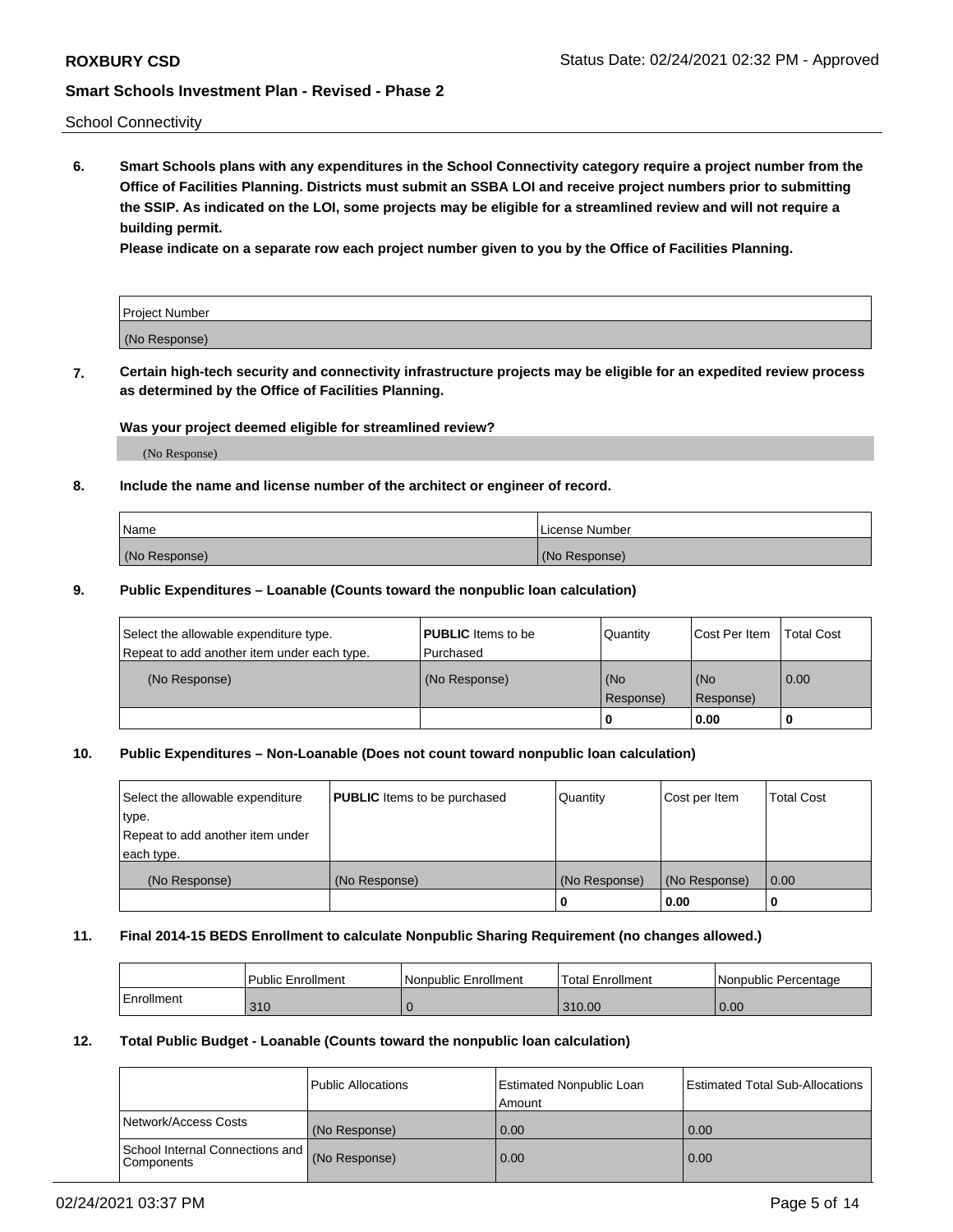School Connectivity

|          | Public Allocations | Estimated Nonpublic Loan<br>l Amount i | Estimated Total Sub-Allocations |
|----------|--------------------|----------------------------------------|---------------------------------|
| l Other  | (No Response)      | 0.00                                   | 0.00                            |
| 'Totals: | 0.00               | 0                                      | 0                               |

## **13. Total Public Budget – Non-Loanable (Does not count toward the nonpublic loan calculation)**

|                                                   | Sub-<br>Allocation |
|---------------------------------------------------|--------------------|
| Network/Access Costs                              | (No Response)      |
| Outside Plant Costs                               | (No Response)      |
| <b>School Internal Connections and Components</b> | (No Response)      |
| Professional Services                             | (No Response)      |
| Testing                                           | (No Response)      |
| <b>Other Upfront Costs</b>                        | (No Response)      |
| <b>Other Costs</b>                                | (No Response)      |
| Totals:                                           | 0.00               |

# **14. School Connectivity Totals**

|                          | Total Sub-Allocations |
|--------------------------|-----------------------|
| Total Loanable Items     | 0.00                  |
| Total Non-Ioanable Items | 0.00                  |
| Totals:                  | 0                     |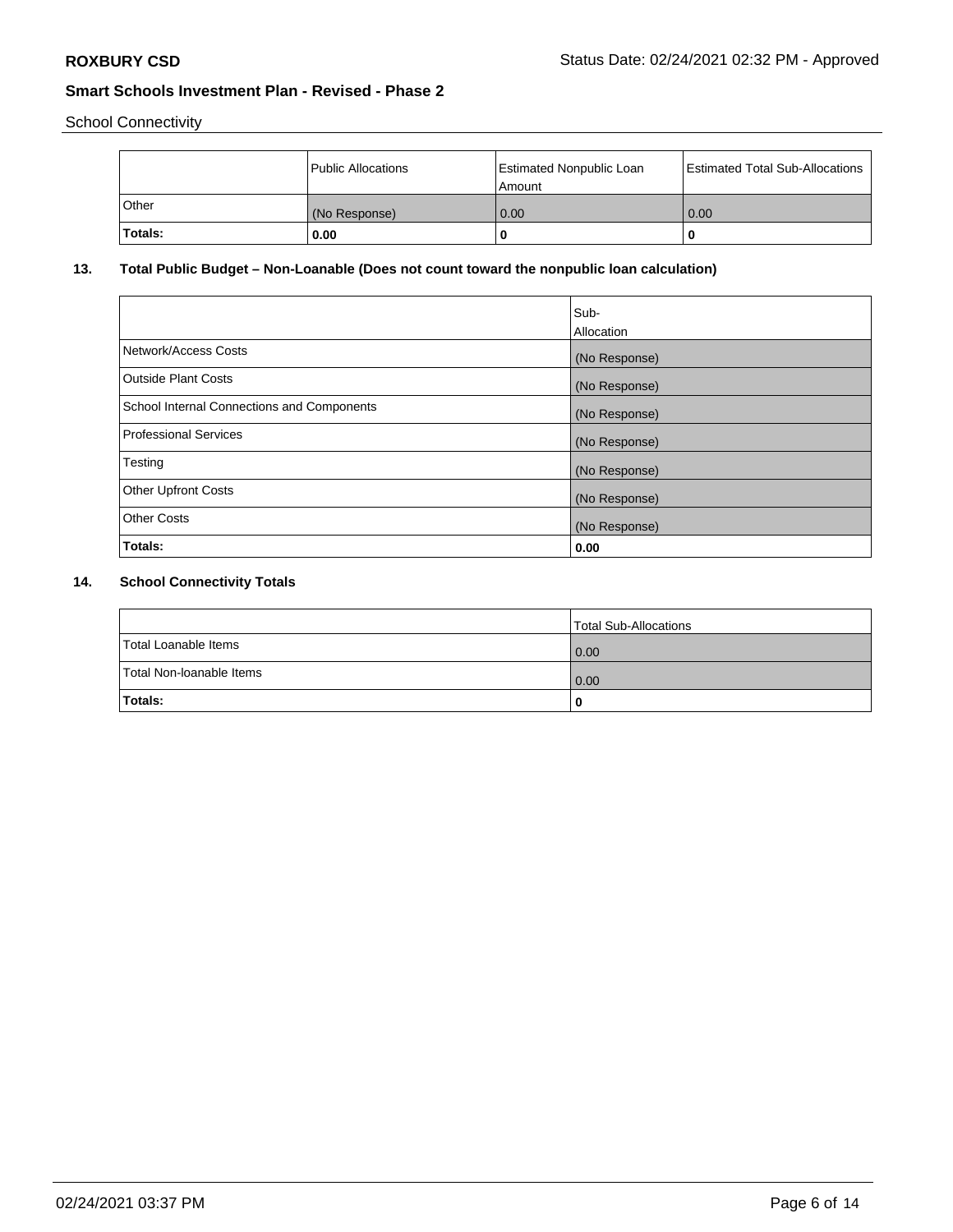Community Connectivity (Broadband and Wireless)

**1. Describe how you intend to use Smart Schools Bond Act funds for high-speed broadband and/or wireless connectivity projects in the community.**

(No Response)

**2. Please describe how the proposed project(s) will promote student achievement and increase student and/or staff access to the Internet in a manner that enhances student learning and/or instruction outside of the school day and/or school building.**

(No Response)

**3. Community connectivity projects must comply with all the necessary local building codes and regulations (building and related permits are not required prior to plan submission).**

 $\Box$  I certify that we will comply with all the necessary local building codes and regulations.

**4. Please describe the physical location of the proposed investment.**

(No Response)

**5. Please provide the initial list of partners participating in the Community Connectivity Broadband Project, along with their Federal Tax Identification (Employer Identification) number.**

| <b>Project Partners</b> | l Federal ID # |
|-------------------------|----------------|
| (No Response)           | (No Response)  |

**6. Please detail the type, quantity, per unit cost and total cost of the eligible items under each sub-category.**

| Select the allowable expenditure | Item to be purchased | Quantity      | Cost per Item | <b>Total Cost</b> |
|----------------------------------|----------------------|---------------|---------------|-------------------|
| type.                            |                      |               |               |                   |
| Repeat to add another item under |                      |               |               |                   |
| each type.                       |                      |               |               |                   |
| (No Response)                    | (No Response)        | (No Response) | (No Response) | 0.00              |
|                                  |                      | o             | 0.00          |                   |

**7. If you are submitting an allocation for Community Connectivity, complete this table.**

**Note that the calculated Total at the bottom of the table must equal the Total allocation for this category that you entered in the SSIP Overview overall budget.**

|                                    | Sub-Allocation |
|------------------------------------|----------------|
| Network/Access Costs               | (No Response)  |
| Outside Plant Costs                | (No Response)  |
| <b>Tower Costs</b>                 | (No Response)  |
| <b>Customer Premises Equipment</b> | (No Response)  |
| <b>Professional Services</b>       | (No Response)  |
| Testing                            | (No Response)  |
| <b>Other Upfront Costs</b>         | (No Response)  |
| <b>Other Costs</b>                 | (No Response)  |
| Totals:                            | 0.00           |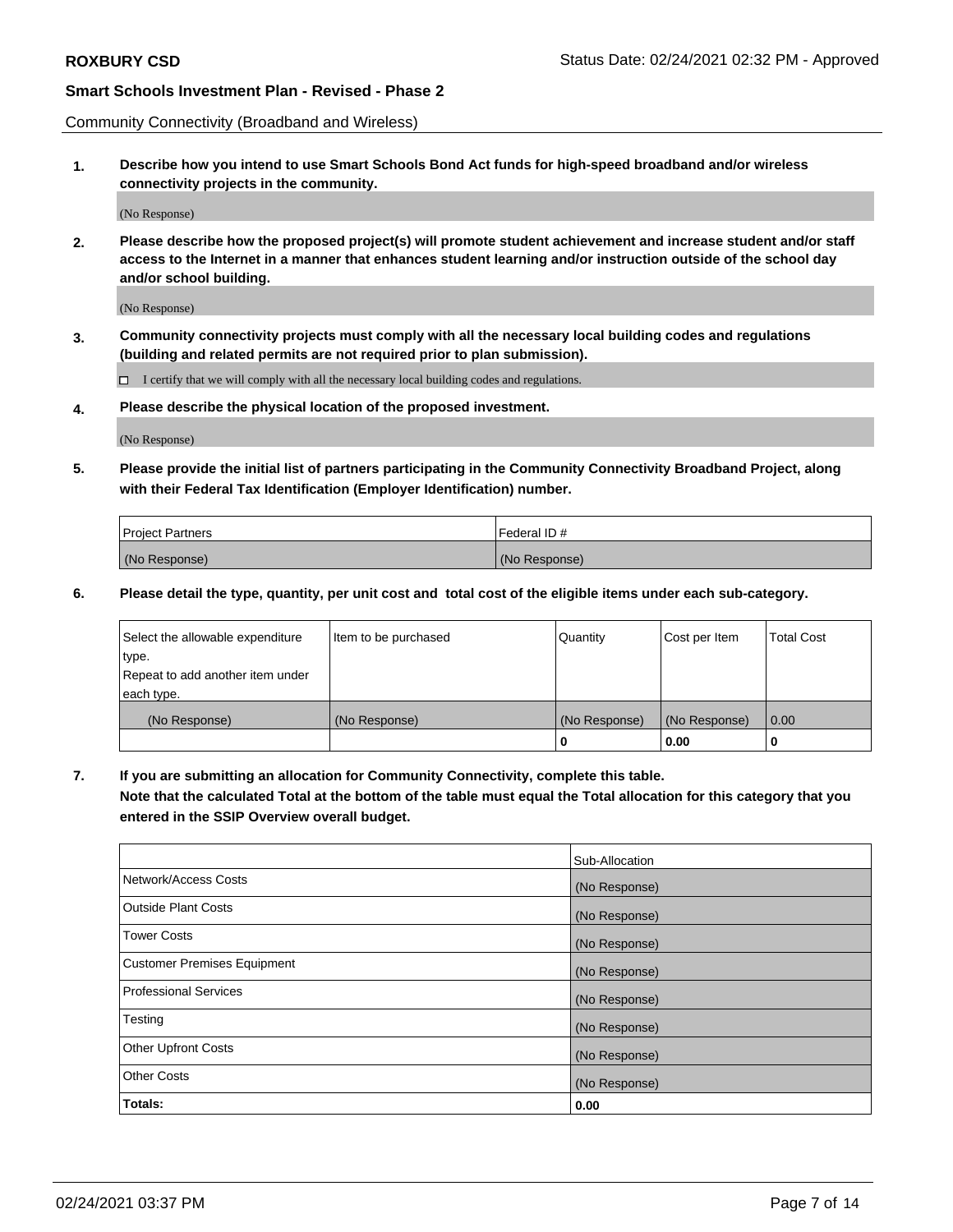## Classroom Learning Technology

**1. In order for students and faculty to receive the maximum benefit from the technology made available under the Smart Schools Bond Act, their school buildings must possess sufficient connectivity infrastructure to ensure that devices can be used during the school day. Smart Schools Investment Plans must demonstrate that sufficient infrastructure that meets the Federal Communications Commission's 100 Mbps per 1,000 students standard currently exists in the buildings where new devices will be deployed, or is a planned use of a portion of Smart Schools Bond Act funds, or is under development through another funding source. Smart Schools Bond Act funds used for technology infrastructure or classroom technology investments must increase the number of school buildings that meet or exceed the minimum speed standard of 100 Mbps per 1,000 students and staff within 12 months. This standard may be met on either a contracted 24/7 firm service or a "burstable" capability. If the standard is met under the burstable criteria, it must be:**

**1. Specifically codified in a service contract with a provider, and**

**2. Guaranteed to be available to all students and devices as needed, particularly during periods of high demand, such as computer-based testing (CBT) periods.**

**Please describe how your district already meets or is planning to meet this standard within 12 months of plan submission.**

Roxbury Central School subscribes to internet services through the Regional Information Center and currently exceeds this standard.

- **1a. If a district believes that it will be impossible to meet this standard within 12 months, it may apply for a waiver of this requirement, as described on the Smart Schools website. The waiver must be filed and approved by SED prior to submitting this survey.**
	- By checking this box, you are certifying that the school district has an approved waiver of this requirement on file with the New York State Education Department.
- **2. Connectivity Speed Calculator (Required). If the district currently meets the required speed, enter "Currently Met" in the last box: Expected Date When Required Speed Will be Met.**

|                  | INumber of      | Required Speed | Current Speed in Expected Speed |                | <b>Expected Date</b>                 |
|------------------|-----------------|----------------|---------------------------------|----------------|--------------------------------------|
|                  | <b>Students</b> | l in Mbps      | <b>Mbps</b>                     | to be Attained | When Required                        |
|                  |                 |                |                                 |                | Within 12 Months 1Speed Will be Met1 |
| Calculated Speed | 310             | 31.00          | 1000                            | 1000           | currently met                        |

**3. If the district wishes to have students and staff access the Internet from wireless devices within the school building, or in close proximity to it, it must first ensure that it has a robust Wi-Fi network in place that has sufficient bandwidth to meet user demand.**

**Please describe how you have quantified this demand and how you plan to meet this demand.**

Roxbury Central Schools used the Phase 1 Smart School project to establish a robust Wi-Fi network within the district. All of the wi-fi access points were upgraded and the entire building has "saturation" coverage.

**4. All New York State public school districts are required to complete and submit an Instructional Technology Plan survey to the New York State Education Department in compliance with Section 753 of the Education Law and per Part 100.12 of the Commissioner's Regulations.**

**Districts that include educational technology purchases as part of their Smart Schools Investment Plan must have a submitted and approved Instructional Technology Plan survey on file with the New York State Education Department.**

- $\boxtimes$  By checking this box, you are certifying that the school district has an approved Instructional Technology Plan survey on file with the New York State Education Department.
- **5. Describe the devices you intend to purchase and their compatibility with existing or planned platforms or systems. Specifically address the adequacy of each facility's electrical, HVAC and other infrastructure necessary to install and support the operation of the planned technology.**

Due to the recent Corona Virus pandemic Roxbury wishes to upgrade their student and instructor devices to support remote learning efforts. This includes laptops and two types of chromebooks. The two types of chromebooks include touch units and non-touch units. These items are to replace existing devices and will NOT impact the electrical, HVAC, or other infrastructure.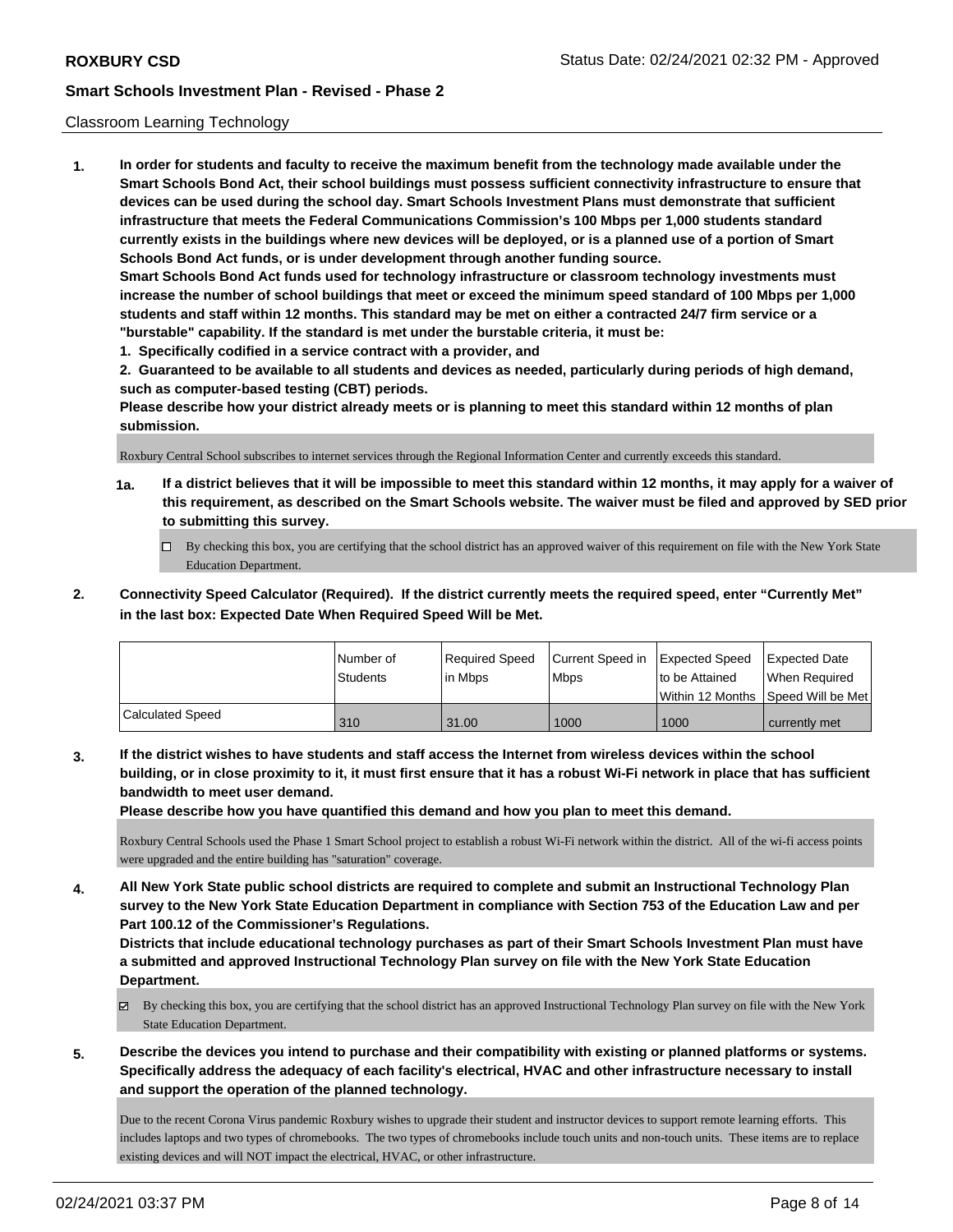### Classroom Learning Technology

- **6. Describe how the proposed technology purchases will:**
	- **> enhance differentiated instruction;**
	- **> expand student learning inside and outside the classroom;**
	- **> benefit students with disabilities and English language learners; and**
	- **> contribute to the reduction of other learning gaps that have been identified within the district.**

**The expectation is that districts will place a priority on addressing the needs of students who struggle to succeed in a rigorous curriculum. Responses in this section should specifically address this concern and align with the district's Instructional Technology Plan (in particular Question 2 of E. Curriculum and Instruction: "Does the district's instructional technology plan address the needs of students with disabilities to ensure equitable access to instruction, materials and assessments?" and Question 3 of the same section: "Does the district's instructional technology plan address the provision of assistive technology specifically for students with disabilities to ensure access to and participation in the general curriculum?")**

**In addition, describe how the district ensures equitable access to instruction, materials and assessments and participation in the general curriculum for both SWD and English Language Learners/Multilingual Learners (ELL/MLL) students.**

The devices in this application allows Roxbury to accomplish a revolution in eduction. Students will be more successful as a result of our Phase 1 effort and this Phase 2 effort.

The first revolution will be an opportunity to enhance differentiated instruction including students with disabilities. These devices will allow individual students to have extended access to education. This pandemic has helped create a new view of learning. Students are not limited to an arbitrary 45 minute learning experience. The students can use these devices to extend the learning time to fit their needs. They can reach out to teachers and more resources if they need additional time. Students who grasp a concept quickly can also reach out for expanded opportunities. Roxbury must expand student learning inside and outside the classroom. Students who are sheltering in place must work outside the classroom. These devices will help the Roxbury students learn at home or even in the parking lot of a fast food restaurant if that is where they can get access. Anywhere, anytime!

 All of these devices are a strong benefit students who are English language learners. One of the challenges to ELL students is access to translations. Often a translator is only available for a limited time, and not necessarily when the students need that translator. It becomes even more of a challenge when the student is learning from home. All of these devices are equipped with Google. This has a translation capacity. From native language to English and from English to native language is available when th STUDENT needs that capacity. Learning is immediate.

By using these tools Roxbury reduction of other learning gaps that have been identified within the district. Expanded student learning opportunities, relevant student learning opportunities, and additional resources available for all students will help raise the students to an ever challenging standard.

## **7. Where appropriate, describe how the proposed technology purchases will enhance ongoing communication with parents and other stakeholders and help the district facilitate technology-based regional partnerships, including distance learning and other efforts.**

During the Corona Pandemic ALL students have had to tap into distance learning via Google Hangouts and Zoom. All of these devices include cameras and microphones and allow the students to become distance or "remote" learning sites at each of their homes as long as they have internet access. Students can collaborate with another student, groups of students or even large classes. Additionally, staff can participate in professional development offerings while they are sheltering in place.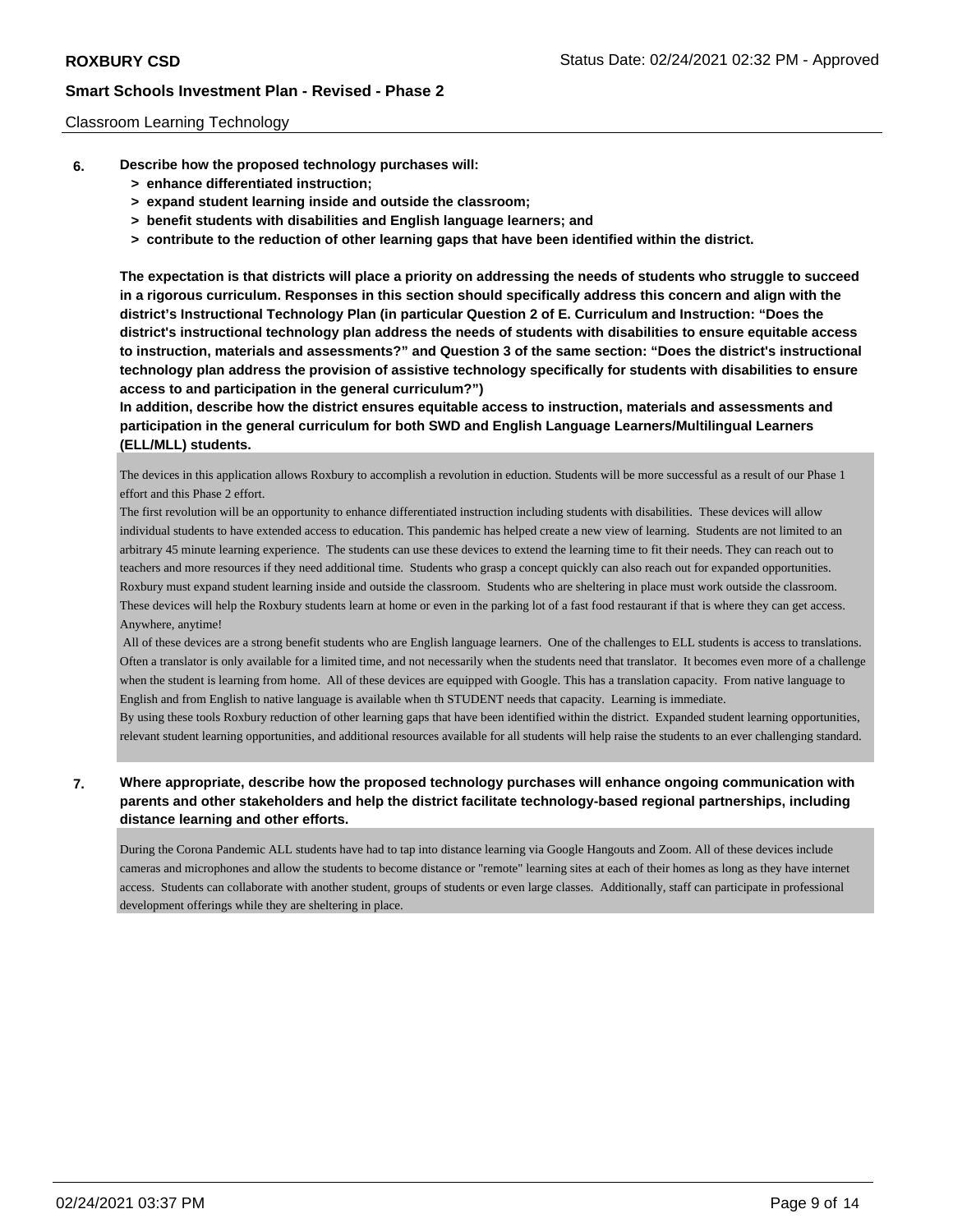### Classroom Learning Technology

**8. Describe the district's plan to provide professional development to ensure that administrators, teachers and staff can employ the technology purchased to enhance instruction successfully.**

**Note: This response should be aligned and expanded upon in accordance with your district's response to Question 1 of F. Professional Development of your Instructional Technology Plan: "Please provide a summary of professional development offered to teachers and staff, for the time period covered by this plan, to support technology to enhance teaching and learning. Please include topics, audience and method of delivery within your summary."**

At Roxbury, Professional development is an ongoing effort. The very first offering is KnowBe4 a Cybersecurity/Awareness Training or National Center for Missing & Exploited Children - Internet Safety. This helps the teachers to identify strong resources and protect their students from potential threats.

Roxbury regularly sends a cohort of teachers to NYSCATE state wide and regional Conferences. The New York State Computer and Technology Educators also offers content specific Virtual/Online technology Training Courses. This is extremely important for the small cohort of teachers at Roxbury where teachers are often members of instructional specialties of one or two teachers. Travel is a challenge so the virtual/online allows teachers to focus on their area. Additionally, Roxbury uses this resource for our Google trainings. Docs, Sheets, and Slides are the first offerings followed by Google classroom for instructional management.

Teq OTIS offers our interactive display training. Roxbury would prefer not to install expensive over head projectors so the teachers are encouraged to train with other teachers regionally on the use of Interactive Displays in Science, Social Studies, Middle School areas and Primary instructional areas. Finally, Roxubury uses Renaissance Learning to offer individual student assessment tool which allows the teachers to evaluate individual student skills levels and deferentiale instruction even during periods of shelter in place.

- **9. Districts must contact one of the SUNY/CUNY teacher preparation programs listed on the document on the left side of the page that supplies the largest number of the district's new teachers to request advice on innovative uses and best practices at the intersection of pedagogy and educational technology.**
	- By checking this box, you certify that you have contacted the SUNY/CUNY teacher preparation program that supplies the largest number of your new teachers to request advice on these issues.
	- **9a. Please enter the name of the SUNY or CUNY Institution that you contacted.**

SUNY Oneonta

**9b. Enter the primary Institution phone number.**

607-436-3500

**9c. Enter the name of the contact person with whom you consulted and/or will be collaborating with on innovative uses of technology and best practices.**

Dr. Jan Bowers

**10. To ensure the sustainability of technology purchases made with Smart Schools funds, districts must demonstrate a long-term plan to maintain and replace technology purchases supported by Smart Schools Bond Act funds. This sustainability plan shall demonstrate a district's capacity to support recurring costs of use that are ineligible for Smart Schools Bond Act funding such as device maintenance, technical support, Internet and wireless fees, maintenance of hotspots, staff professional development, building maintenance and the replacement of incidental items. Further, such a sustainability plan shall include a long-term plan for the replacement of purchased devices and equipment at the end of their useful life with other funding sources.**

 $\boxtimes$  By checking this box, you certify that the district has a sustainability plan as described above.

**11. Districts must ensure that devices purchased with Smart Schools Bond funds will be distributed, prepared for use, maintained and supported appropriately. Districts must maintain detailed device inventories in accordance with generally accepted accounting principles.**

By checking this box, you certify that the district has a distribution and inventory management plan and system in place.

**12. Please detail the type, quantity, per unit cost and total cost of the eligible items under each sub-category.**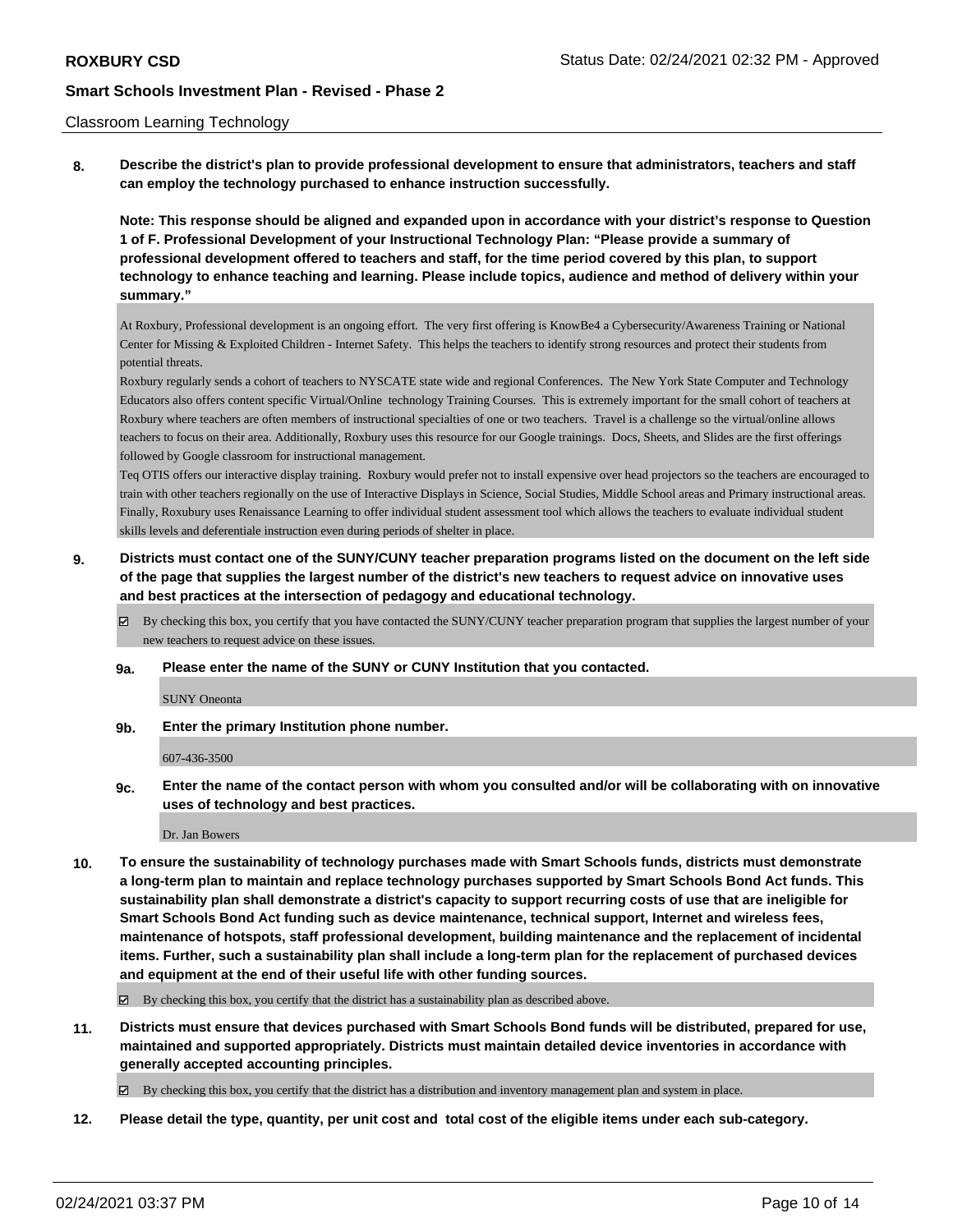Classroom Learning Technology

| Select the allowable expenditure<br>type. | Item to be Purchased                                      | Quantity | Cost per Item | <b>Total Cost</b> |
|-------------------------------------------|-----------------------------------------------------------|----------|---------------|-------------------|
| Repeat to add another item under          |                                                           |          |               |                   |
| each type.                                |                                                           |          |               |                   |
| <b>Laptop Computers</b>                   | Chromebooks HP Chromebook - 14a-<br>na0097nr14 inch units | 116      | 299.00        | 34,684.00         |
| <b>Laptop Computers</b>                   | HP ProBook 440 G7 Notebook PC<br>Laptops                  | 40       | 750.00        | 30,000,00         |
| <b>Other Costs</b>                        | Google Chrome Mgmt license                                | 130      | 26.00         | 3,380.00          |
| <b>Laptop Computers</b>                   | Chromebooks HP Chromebook - 11-<br>$v010n$ r              | 18       | 275.00        | 4,950.00          |
|                                           |                                                           | 304      | 1,350.00      | 73,014            |

# **13. Final 2014-15 BEDS Enrollment to calculate Nonpublic Sharing Requirement (no changes allowed.)**

|            | l Public Enrollment | Nonpublic Enrollment | <b>Total Enrollment</b> | l Nonpublic<br>l Percentage |
|------------|---------------------|----------------------|-------------------------|-----------------------------|
| Enrollment | 310                 |                      | 310.00                  | 0.00                        |

## **14. If you are submitting an allocation for Classroom Learning Technology complete this table.**

|                          | Public School Sub-Allocation | <b>Estimated Nonpublic Loan</b><br>Amount<br>(Based on Percentage Above) | <b>Estimated Total Public and</b><br>Nonpublic Sub-Allocation |
|--------------------------|------------------------------|--------------------------------------------------------------------------|---------------------------------------------------------------|
| Interactive Whiteboards  | 0.00                         | 0.00                                                                     | 0.00                                                          |
| <b>Computer Servers</b>  | 0.00                         | 0.00                                                                     | 0.00                                                          |
| <b>Desktop Computers</b> | 0.00                         | 0.00                                                                     | 0.00                                                          |
| <b>Laptop Computers</b>  | 69,634.00                    | 0.00                                                                     | 69,634.00                                                     |
| <b>Tablet Computers</b>  | 0.00                         | 0.00                                                                     | 0.00                                                          |
| <b>Other Costs</b>       | 3,380.00                     | 0.00                                                                     | 3,380.00                                                      |
| Totals:                  | 73,014.00                    | 0                                                                        | 73,014                                                        |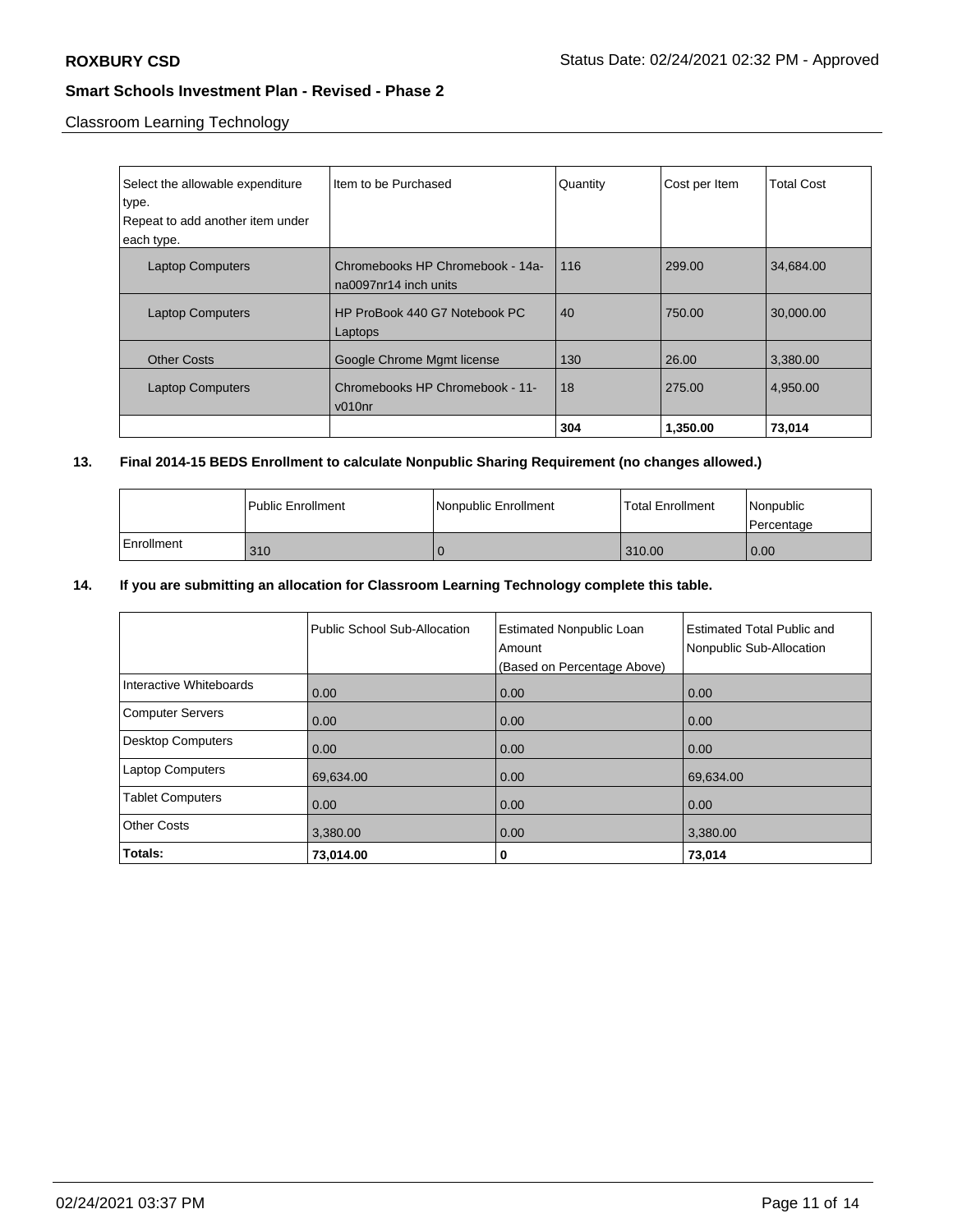### Pre-Kindergarten Classrooms

**1. Provide information regarding how and where the district is currently serving pre-kindergarten students and justify the need for additional space with enrollment projections over 3 years.**

(No Response)

- **2. Describe the district's plan to construct, enhance or modernize education facilities to accommodate prekindergarten programs. Such plans must include:**
	- **Specific descriptions of what the district intends to do to each space;**
	- **An affirmation that new pre-kindergarten classrooms will contain a minimum of 900 square feet per classroom;**
	- **The number of classrooms involved;**
	- **The approximate construction costs per classroom; and**
	- **Confirmation that the space is district-owned or has a long-term lease that exceeds the probable useful life of the improvements.**

(No Response)

**3. Smart Schools Bond Act funds may only be used for capital construction costs. Describe the type and amount of additional funds that will be required to support ineligible ongoing costs (e.g. instruction, supplies) associated with any additional pre-kindergarten classrooms that the district plans to add.**

(No Response)

**4. All plans and specifications for the erection, repair, enlargement or remodeling of school buildings in any public school district in the State must be reviewed and approved by the Commissioner. Districts that plan capital projects using their Smart Schools Bond Act funds will undergo a Preliminary Review Process by the Office of Facilities Planning.**

**Please indicate on a separate row each project number given to you by the Office of Facilities Planning.**

| Project Number |  |
|----------------|--|
| (No Response)  |  |
|                |  |

**5. Please detail the type, quantity, per unit cost and total cost of the eligible items under each sub-category.**

| Select the allowable expenditure | Item to be purchased | Quantity      | Cost per Item | <b>Total Cost</b> |
|----------------------------------|----------------------|---------------|---------------|-------------------|
| type.                            |                      |               |               |                   |
| Repeat to add another item under |                      |               |               |                   |
| each type.                       |                      |               |               |                   |
| (No Response)                    | (No Response)        | (No Response) | (No Response) | 0.00              |
|                                  |                      | U             | 0.00          |                   |

**6. If you have made an allocation for Pre-Kindergarten Classrooms, complete this table. Note that the calculated Total at the bottom of the table must equal the Total allocation for this category that you entered in the SSIP Overview overall budget.**

|                                          | Sub-Allocation |
|------------------------------------------|----------------|
| Construct Pre-K Classrooms               | (No Response)  |
| Enhance/Modernize Educational Facilities | (No Response)  |
| <b>Other Costs</b>                       | (No Response)  |
| Totals:                                  | 0.00           |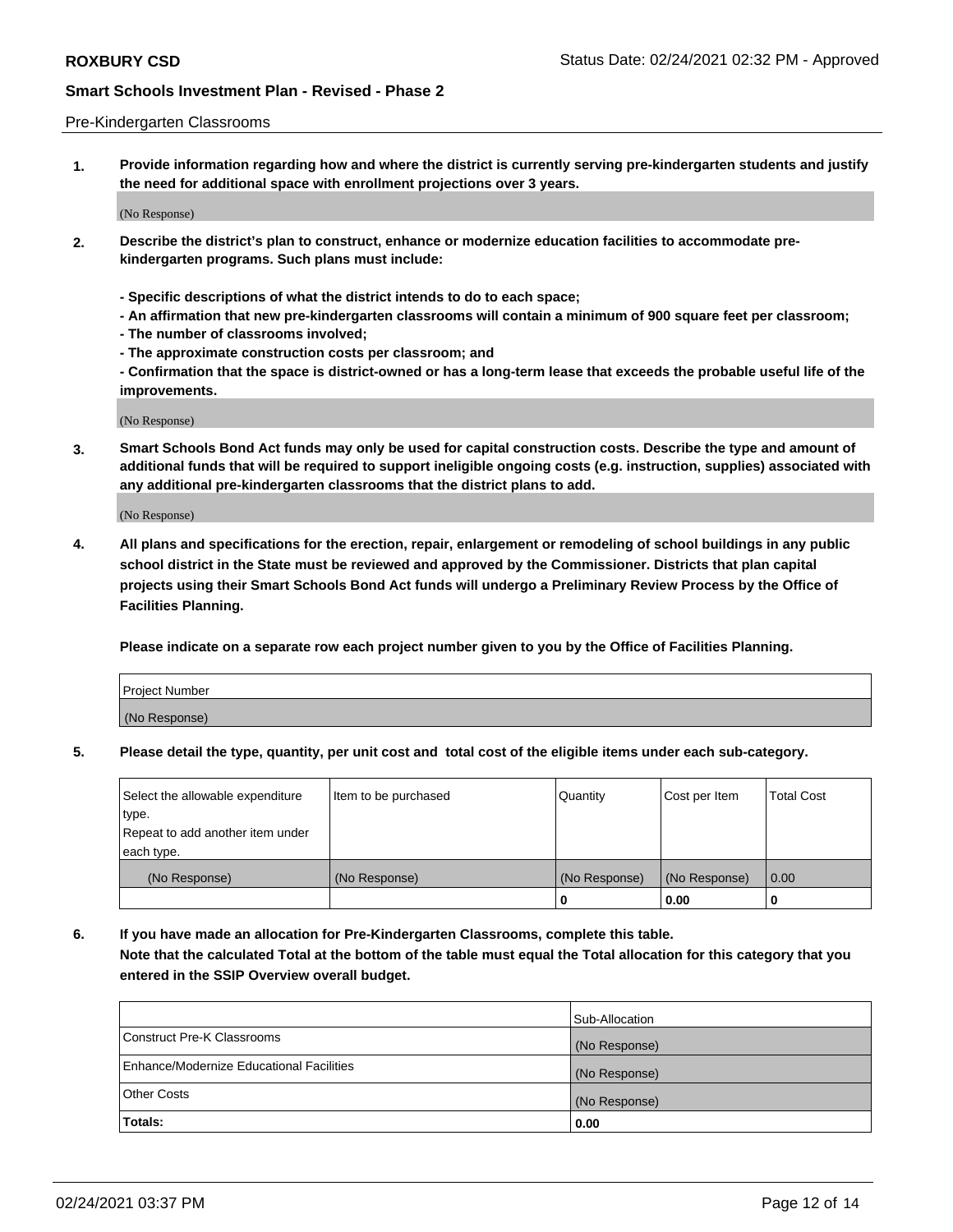Replace Transportable Classrooms

**1. Describe the district's plan to construct, enhance or modernize education facilities to provide high-quality instructional space by replacing transportable classrooms.**

(No Response)

**2. All plans and specifications for the erection, repair, enlargement or remodeling of school buildings in any public school district in the State must be reviewed and approved by the Commissioner. Districts that plan capital projects using their Smart Schools Bond Act funds will undergo a Preliminary Review Process by the Office of Facilities Planning.**

**Please indicate on a separate row each project number given to you by the Office of Facilities Planning.**

| Project Number |  |
|----------------|--|
|                |  |
|                |  |
|                |  |
|                |  |
| (No Response)  |  |
|                |  |
|                |  |
|                |  |

**3. For large projects that seek to blend Smart Schools Bond Act dollars with other funds, please note that Smart Schools Bond Act funds can be allocated on a pro rata basis depending on the number of new classrooms built that directly replace transportable classroom units.**

**If a district seeks to blend Smart Schools Bond Act dollars with other funds describe below what other funds are being used and what portion of the money will be Smart Schools Bond Act funds.**

(No Response)

**4. Please detail the type, quantity, per unit cost and total cost of the eligible items under each sub-category.**

| Select the allowable expenditure           | Item to be purchased | Quantity      | Cost per Item | <b>Total Cost</b> |
|--------------------------------------------|----------------------|---------------|---------------|-------------------|
| ∣type.<br>Repeat to add another item under |                      |               |               |                   |
| each type.                                 |                      |               |               |                   |
| (No Response)                              | (No Response)        | (No Response) | (No Response) | 0.00              |
|                                            |                      | 0             | 0.00          |                   |

**5. If you have made an allocation for Replace Transportable Classrooms, complete this table. Note that the calculated Total at the bottom of the table must equal the Total allocation for this category that you entered in the SSIP Overview overall budget.**

|                                                | Sub-Allocation |
|------------------------------------------------|----------------|
| Construct New Instructional Space              | (No Response)  |
| Enhance/Modernize Existing Instructional Space | (No Response)  |
| <b>Other Costs</b>                             | (No Response)  |
| Totals:                                        | 0.00           |